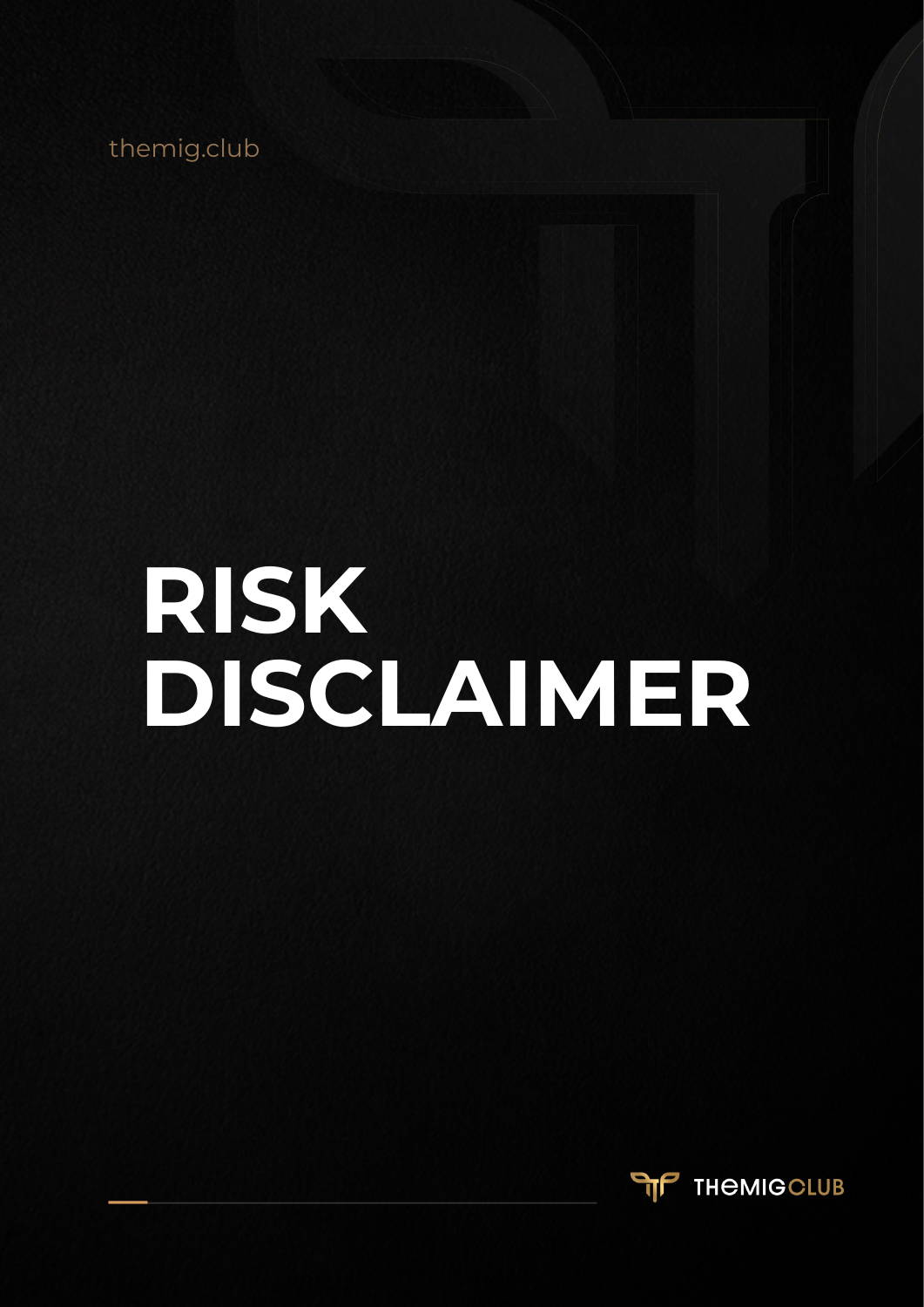## RISK DISCLAIMER

# **Definitions**

Without prejudice to the other terms defined in the course of this instrument, for the purposes of this Purchase and Affiliation Term, the following terms must be interpreted in accordance with the definitions hereby established:

**THEMIG CLUB:** Company duly registered as **AFC PROJECT MANAGEMENT SERVICES**  under the license **939139** by the Government of Dubai, with administrative headquarters at The Binary by Omniyat Al Abraj Street, Business Bay Dubai - Dubai, UAE.

**ENTREPRENEUR:** It is every user, a duly registered individual, who made the purchase of a membership package at THEMIG CLUB regarding the temporary subscription for the functions present in the www.themig.club domain and its subdomains, also, acquiring the right to participate in the PLAN THE ENTREPRENEUR'S REMUNERATION;

# **Introduction**

Our investiments in forex and cryptoassets markets, is highly speculative in nature and involves substantial risk of loss. We encourage our ENTREPRENEURS to invest very carefully. We also encourage ENTREPRENEURS to get personal advice from your professional investment advisor and to make independent investigations before acting on information that we publish. Therefore, we cannot assure you that the information is accurate or complete. We do not in any way whatsoever warrant or guarantee the success of any action you take.

Past performance is not necessarily indicative of future results. All investments decisions carry significant risk. There is no guarantee that systems, indicators, or signals will result in profits or that they will not result in a full loss or losses. All ENTREPRENEURS are advised

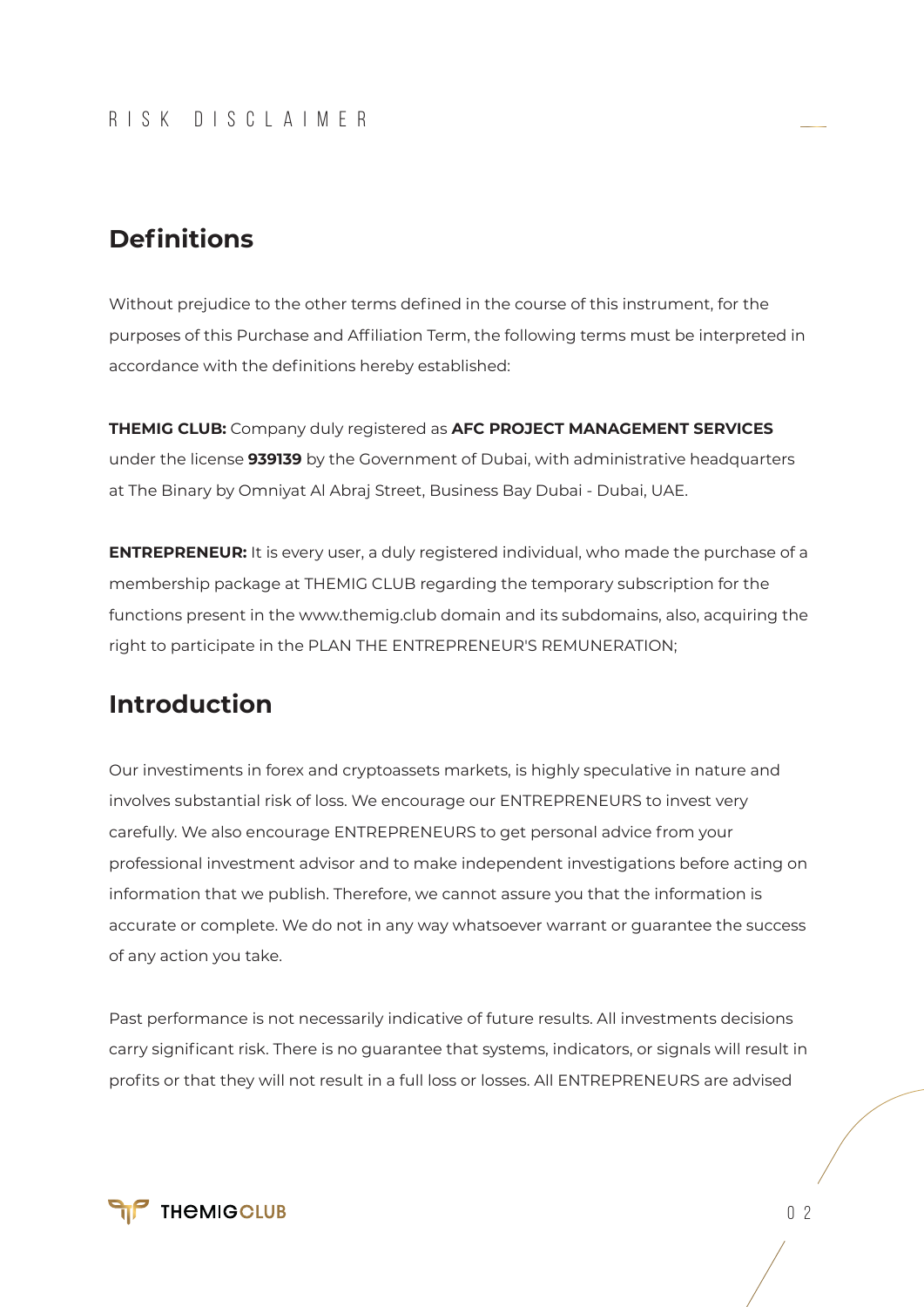## COMPLAINTS POLICY

to fully understand all risks associated with any kind of investing they choose to do.

**Don't enter any investment without fully understanding the worst-case scenarios of that investment.** 

## **Forward Looking Statements**

Various statements contained in this presentation, including those that express a belief, expectation or intention, as well as those that are not statements of historical fact, are forward-looking statements. These forward-looking statements may include projections and estimates concerning the timing and success of strategies, plans or intentions. We have based these forward-looking statements on our current expectations and assumptions about future events. These assumptions include, among others, our projections and expectations regarding: market trends litigation, our ability to create an opportunity with attractive current yields and upside. While we consider these expectations and assumptions to be somewhat reasonable, they are inherently subject to significant business, economic, competitive, regulatory and other risks, contingencies and uncertainties, most of which are difficult to predict and many of which are beyond our control and could cause actual results to differ materially from any future results, performance or achievements expressed or implied by these forward-looking statements.

# **Risks Related to our Operation Markets**

#### **Some risks that are not under the control of THEMIG CLUB:**

Downturns in international, national, regional and local economic conditions (particularly increases in unemployment;

Increases in the supply of or decreases in the demand for similar or competing properties in our target markets;

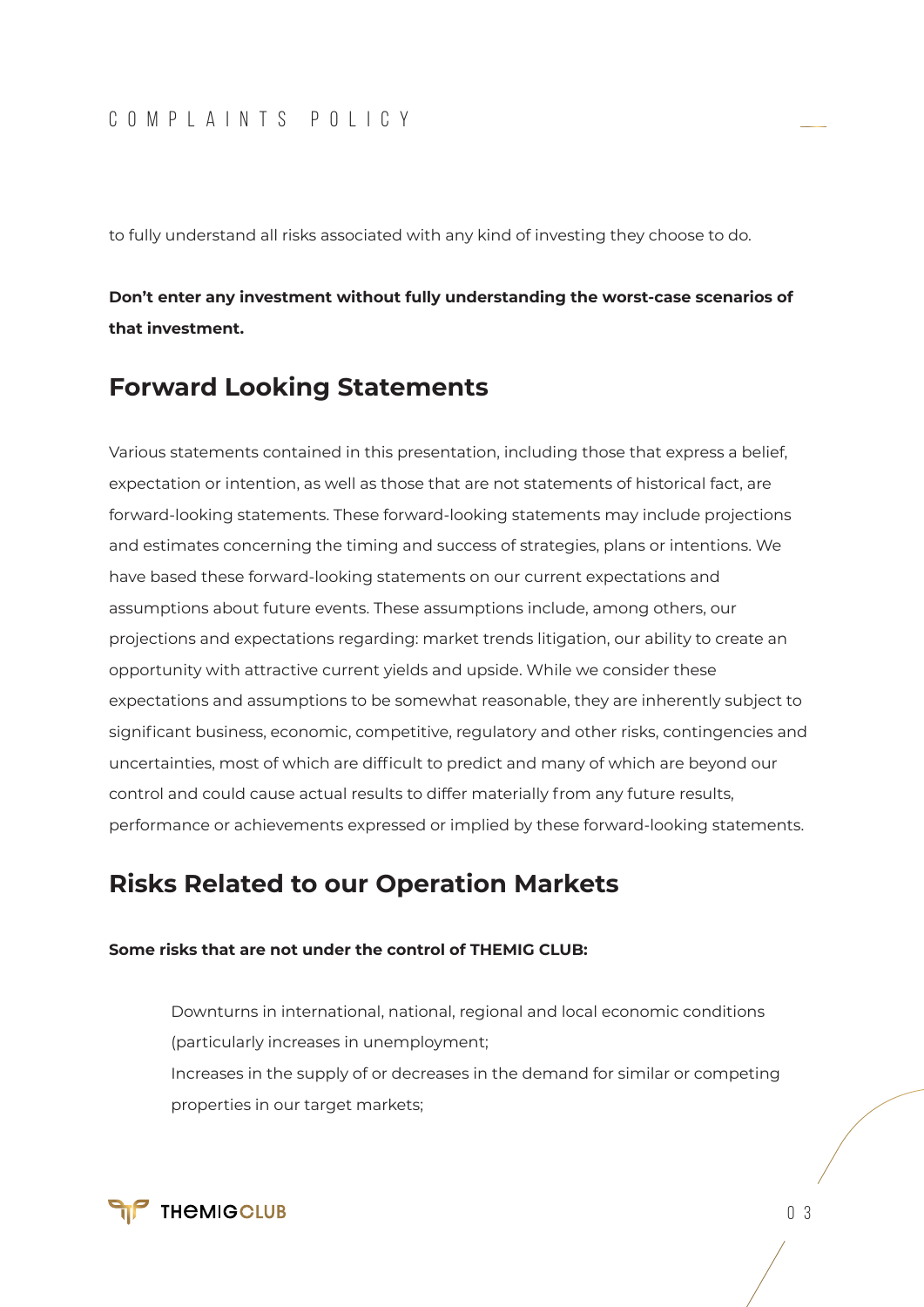## COMPLAINTS POLICY

Bankruptcies, financial difficulties or stock performance issues; Changes in operating costs and expenses; Changes in, or increased costs of compliance with, governmental laws, rules, regulations and fiscal policies, including changes in tax, laws, and our potential liability thereunder; New information or unknown information; Inability of settlemen;t Civil unrest, acts of God, which may result in uninsured losses, and acts of war or terrorism; Appeals and all items associates

# **Disclaimer**

All marketing and media material has been prepared to provide summary, unverified information to prospective ENTREPRENEURS, and to establish only a preliminary level of interest in the subject property. The information contained herein is not a substitute for a thorough due diligence. THEMIG CLUB not warranty guaranteds, and the future projected financial performance of the company depends on commercial factors and market conditions.

Any financial projections or returns shown on the website are estimated predictions of performance only, are hypothetical, are not based on actual investment results and are not guarantees of future results. Estimated projections do not represent or guarantee the actual results of any transaction, and no representation is made that any transaction will, or is likely to, achieve results or profits similar to those shown.

Any income or earnings statements are estimates of income potential only, and there is no assurance that your earnings will match the figures we present. Your reliance on the figures we present is at your own risk. Any income or earnings depicted are NOT to be

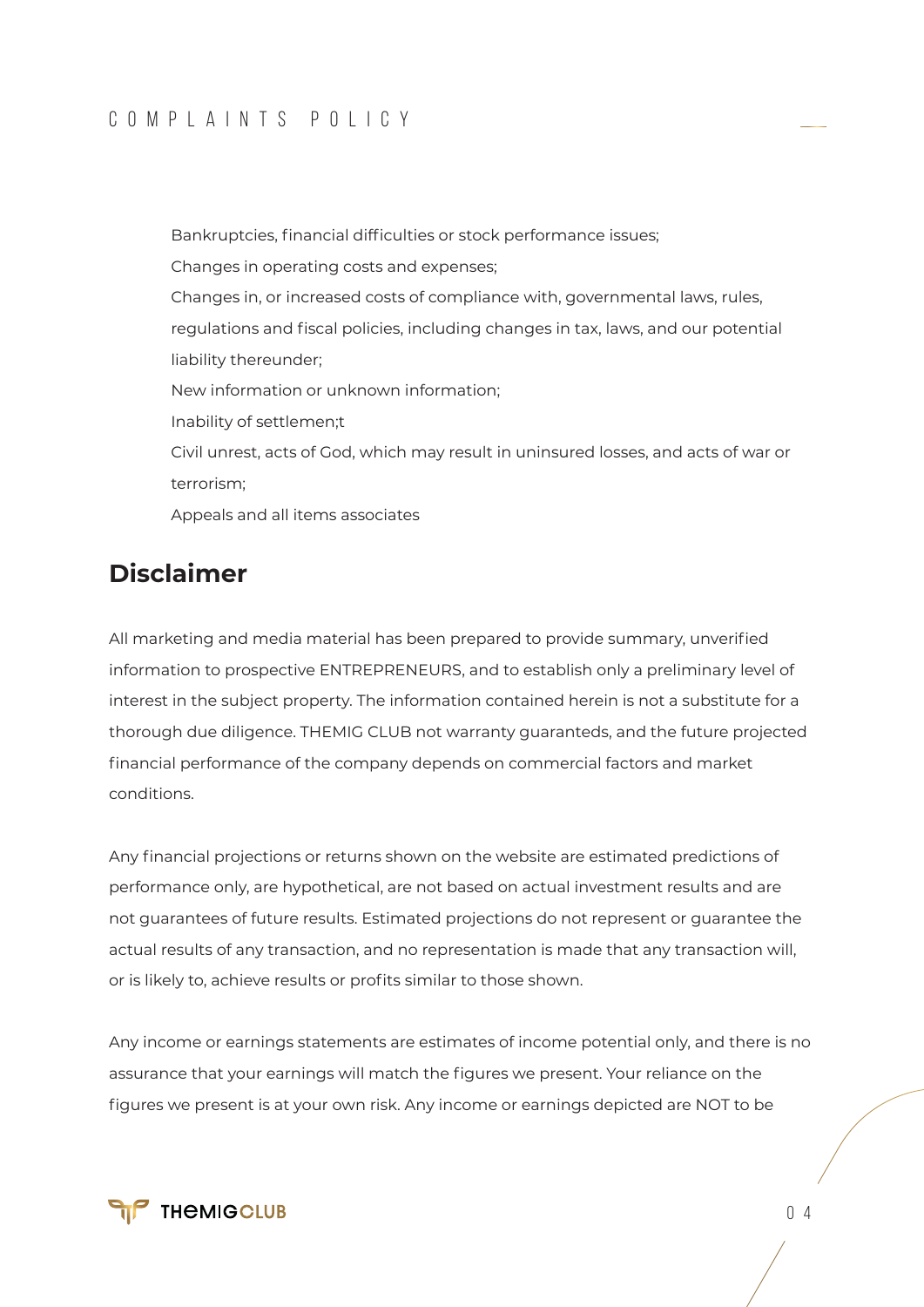## COMPLAINTS POLICY

interpreted as common, typical, expected, or normal for the ENTREPRENEUR, and THEMIG CLUB makes no guarantees as to your income or earnings of any kind, at any time.

Where specific income figures are used, and attributed to an individual or business, those persons or businesses have earned that amount. But, there is no assurance that your earnings or income will match those figures, or that you will make any money at all. If you rely upon our examples or figures, you do so at your own risk, and you accept all risk associated with your reliance.

Any and all claims or representations as to income earnings made on our web sites or in our materials or information are not to be considered as average earnings. There can be no assurances that any prior successes, or past results, as to income earnings, can be used as an indication of your future success or results.

Forex and Cryptoassets markets are based on many factors. We have no way of knowing how well you will do, as we do not know you, your background, your work ethic, or your business skills or practices. Therefore we do not guarantee or imply that you will win any incentives or prizes that may be offered, that you will make any income or earnings, that you will do well, or that you will make any money at all. If you rely upon our examples or figures, you do so at your own risk, and you accept all risk associated with your reliance.

**The ENTREPRENEUR agree that our company is not responsible for the success or failure of your business decisions relating to any information presented by our company, or our company programs, products and/or services.**